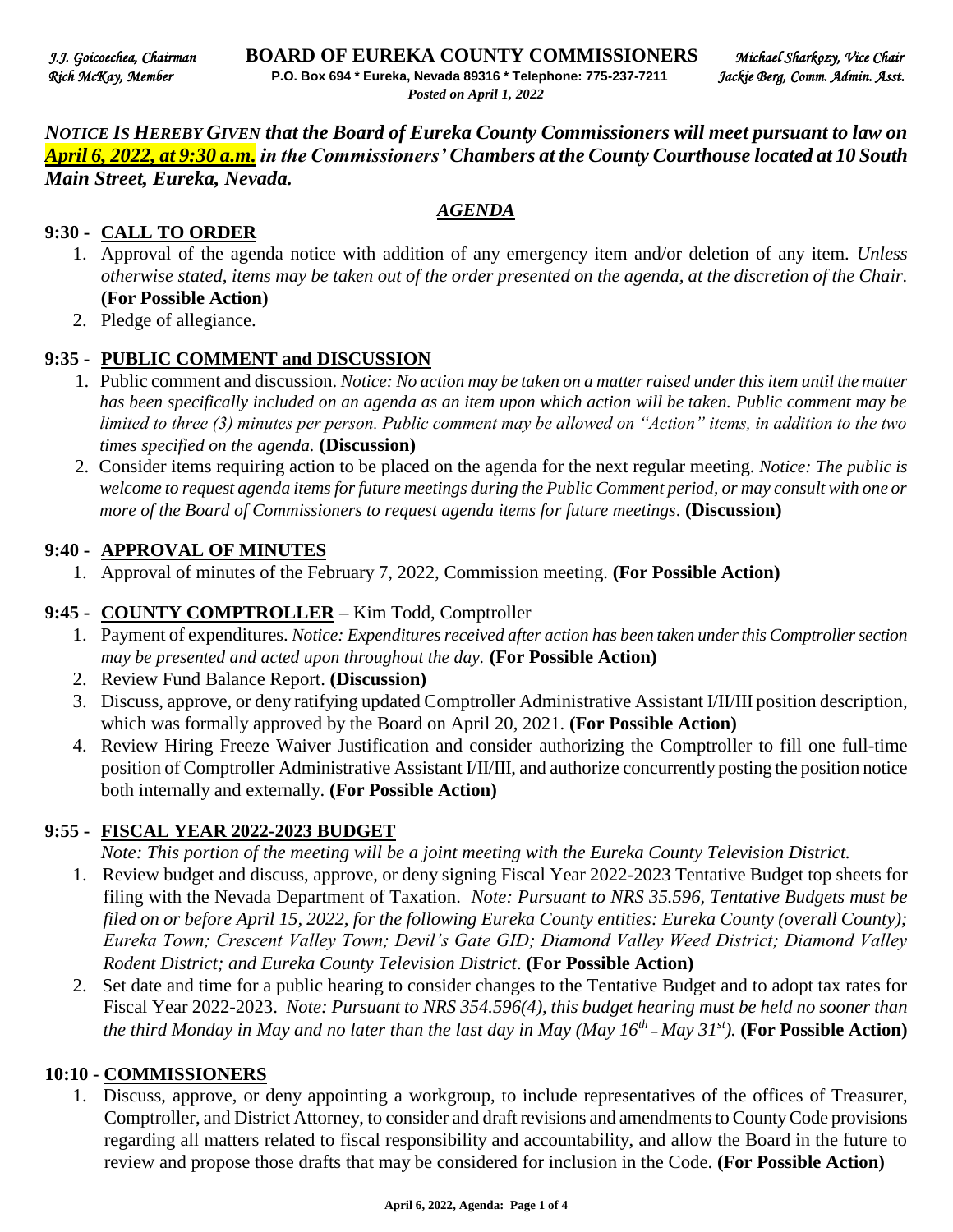# **10:10 - COMMISSIONERS** *– (continued)*

- 2. Discuss, approve, or deny whether to request from the County's insurance and risk management providers an independent evaluation and audit accompanied by written findings, of the County Jail located in Eureka, Nevada, and temporary holding facility located in Crescent Valley, Nevada, and their current fitness to house or process any persons in custody. *Note: This evaluation would include the question of fitness of the facility for interrogating, booking, housing, and otherwise handling inmates, no matter how minimal the time period of confinement.* **(For Possible Action)**
- 3. Review requests made to Sheriff Jesse Watts to provide copies of the written quotes required to support his purchase of three (3) vehicles (in August and October 2021), and quotes to support his pre-order, procurement, or other arrangements he may have made for any additional vehicles. *Note: These quotes are necessary to include as part of the record of purchase and for the regular independent audit review*. **(For Possible Action)**
- 4. Discuss, approve, or deny action to formally request the quote paperwork referenced above from the Sheriff, and if the Sheriff does not produce the paperwork on or before the time the Board acts on this agenda item, to also consider and take action on any remedies available to prevent future audit findings, and all matters properly related thereto. **(For Possible Action)**

## **10:25 – SENIOR CENTERS –** Millie Oram, Senior Center Program Director

1. Update report on activities at Eureka Senior Center and Fannie Komp Senior Center. **(Discussion)**

## **10:30 – JUVENILE PROBATION** – Steve Zimmerman, Juvenile Probation Officer

1. Discuss, approve, or deny making a donation to the 2022 Eureka County High School Grad Night Celebration scheduled for June 10<sup>th</sup>. (For Possible Action)

#### **10:35 - SHERIFF –** Jesse Watts, Sheriff

1. Discuss, approve, or deny ratifying out-of-state travel on March 24<sup>th</sup> for a Deputy Sheriff to transport an inmate to a detention facility in Twin Falls, Idaho. **(For Possible Action)** 

## **10:40 – NEVADA DIVISION OF WATER RESOURCES**

1. Review and approve the Nevada Division of Water Resources Fiscal Year 2022-2023 budgets for special assessments to be collected by Eureka County on behalf of the Nevada Division of Water Resources for necessary expenses related to supervision over the following waters in Eureka County: (a) Maggie Creek Groundwater Basin; (b) Boulder Flat Groundwater Basin; (c) Humboldt River Distribution; (d) Whirlwind Valley Groundwater Basin; (e) Lower Reese River Valley Groundwater Basin; (f) Crescent Valley Groundwater Basin; (g) Pine Valley Groundwater Basin; (h) Diamond Valley Groundwater Basin; and (i) Kobeh Valley Groundwater Basin. **(For Possible Action)**

## **10:45 – KINROSS GOLD – BALD MOUNTAIN MINE**

1. Update on activities at Bald Mountain Mine including proposed Juniper Project. **(Discussion)** 

## **10:55 – IT DEPARTMENT** – Misty Rowley, IT Director

- 1. Update report on IT projects and activities. **(Discussion)**
- 2. Discuss, approve, or deny authorizing Quote #015987v1 from Quest for a camera in Crescent Valley for a not to exceed amount of \$1,733.30 utilizing funds budgeted for capital outlay (010-018-55010-000) in the Technology Support budget. **(For Possible Action)**
- 3. Discuss, approve, or deny authorizing Quote #015986v1 from Quest for a UPS (uninterruptable power supply) at the Eureka Road Shop for a not to exceed amount of \$1,751.00 (\$1,459.12 plus 20% contingency) utilizing monies budgeted for capital outlay (010-018-55010-000) in the Technology Support budget. **(For Possible Action)**
- 4. Discuss, approve, or deny authorizing Quote #030512v1 from Business Continuity Technologies to upgrade the current HA (high availability) firewall in Eureka for a not to exceed amount of \$10,434.92 utilizing funds budgeted for capital outlay (010-018-55010-000) in the Technology Support budget. **(For Possible Action)**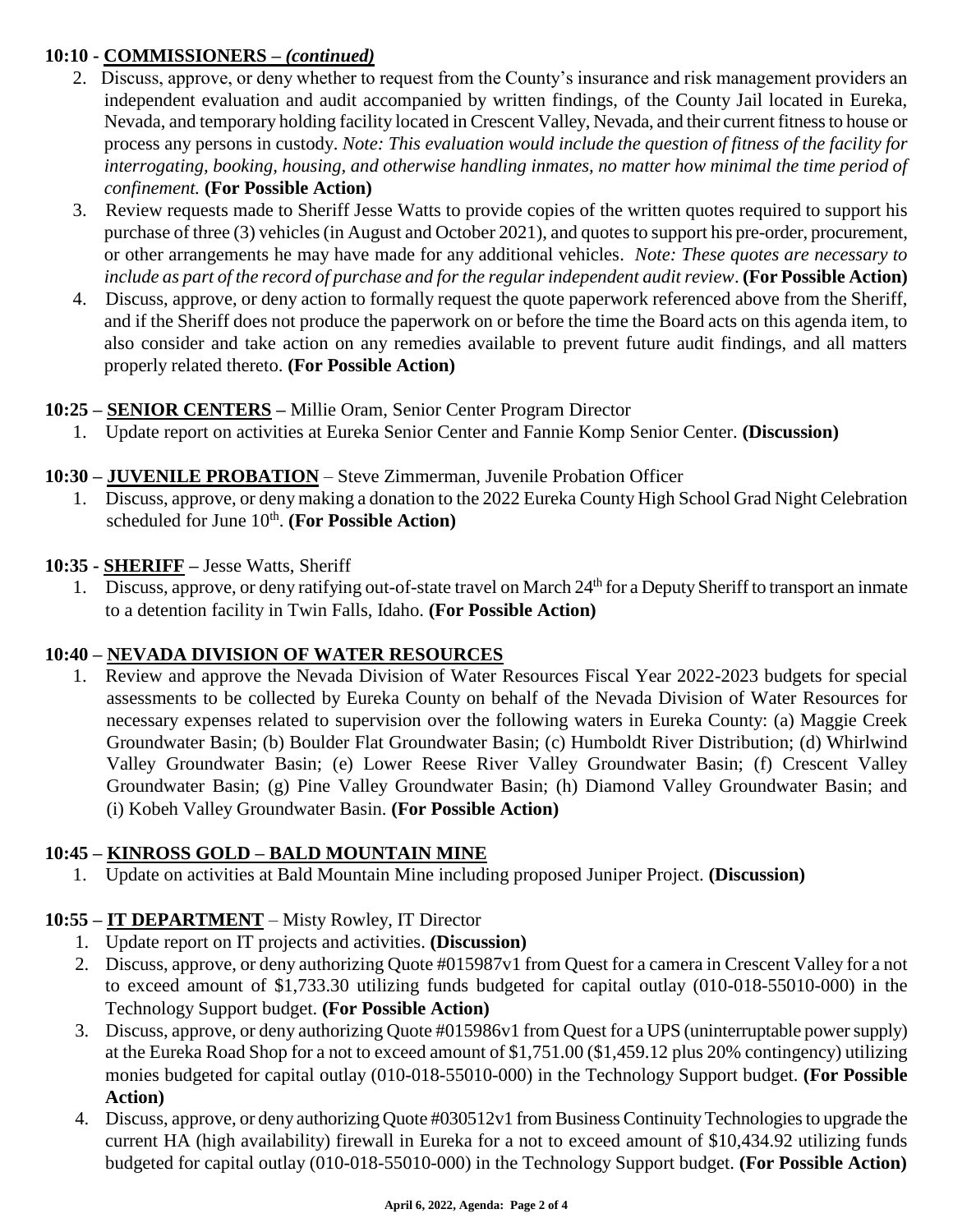# **10:55 – IT DEPARTMENT** *– (continued)*

- 5. Discuss, approve, or deny authorizing Quote #80661 from AT&T for a Fixed Wireless Access antenna for a not to exceed amount of \$2,090.00 utilizing funds budgeted for capital outlay (010-018-55010-000) in the Technology Support budget. **(For Possible Action)**
- 6. Discuss, approve, or deny authorizing Quote #015987v1 from Quest for an IP (internet protocol) camera in the Crescent Valley Town Center for a not to exceed amount of \$2,079.96 (\$1,733.30 plus 20% contingency) utilizing funds budgeted for capital outlay (010-018-55010-000) in the Technology Support budget. **(For Possible Action)**
- 7. Discuss, approve, or deny authorizing Quote #016040v1 from Quest for an Extron eLink 100T for a not to exceed amount of \$1,045.00 (\$871.00 plus 20% contingency) utilizing funds budgeted for capital outlay (010- 018-55010-000) in the Technology Support budget. **(For Possible Action)**
- 8. Discuss, approve, or deny authorizing Quote #015985 from Quest for installation of an antenna on the Courthouse roof and a Cradlepoint router in the NOC (network operations center) Room for a not to exceed amount of \$12,974.10 (\$10,811.75 plus 20% contingency) utilizing monies budgeted for capital outlay (010- 018-55010-000) in the Technology Support budget. **(For Possible Action)**
- 9. Discuss, approve, or deny authorizing Quote #016051v1 from Quest to splice existing fibers to provide six additional fiber ports at the Sheriff's Office in Eureka for a not to exceed amount of \$6,280.50 (\$5,233.75 plus 20% contingency) utilizing monies budgeted for fiber optic and network upgrades (042-140-55010-203) in the Capital Projects Fund. **(For Possible Action)**
- 10. Discuss, approve, or deny authorizing Quote #MRNB368 from CDW for three (3) Lenovo computers for a not to exceed amount of \$3,814.59 utilizing funds budgeted for capital outlay (010-018-55010-000) in the Technology Support budget. **(For Possible Action)**
- 11. Discuss, approve, or deny renewing the contract with EM3 Networks for a 250 Mbps broadband internet connection at the Eureka County Courthouse for a 12-month term (June 1, 2022 through May 31, 2023) at a monthly cost of \$1,125.00, with authorization to upgrade (if needed) to a 1 Gbps connection at a monthly cost of \$1,495.00, and authorize the IT Director to sign the contract outside of the meeting. **(For Possible Action)**
- 12. Discuss, approve, or deny out-of-state travel for the IT Director to attend Black Hat Spring Training Conference scheduled June 13<sup>th</sup>-16<sup>th</sup> in Virginia. (For Possible Action)

## **11:10 –ROAD DEPARTMENT –** Raymond Hodson, Assistant Public Works Director

- 1. Update report on Road Department projects and activities. **(Discussion)**
- 2. Review and approve or deny updated job description for Equipment Operator I, II, III, & Senior class series. **(For Possible Action)**
- 3. Review Hiring Freeze Waiver Justification and authorize recruitment for a Casual Equipment Operator I. **(For Possible Action)**

## **11:20 - PUBLIC WORKS –** Jeb Rowley, Public Works Director

- 1. Report on Public Works projects and activities. **(Discussion)**
- 2. Discuss, approve, or deny requiring all vehicle purchases and disposals to be performed by the Department of Public Works, and no other department, in order to streamline fleet inventory and fleet maintenance costs. **(For Possible Action)**
- 3. Discuss, approve, or deny disposing of an HP Plotter Printer, serial number MY1CA59029, and all matters properly relating thereto. **(For Possible Action)**
- 4. Review and approve or deny writing off two Crescent Valley water accounts, #02-00278-00 and #02-00052-00, in the total amount of \$138.14, and all matters properly relating thereto. **(For Possible Action)**
- 5. Discuss, approve, or deny a 3/4-inch residential water service application to service APN 002-037-00 in the Town of Crescent Valley. **(For Possible Action)**
- 6. Review and approve or deny updated job description for the Public Works Casual Worker, and all matters properly relating thereto. **(For Possible Action)**
- 7. Review Hiring Freeze Waiver Justification and authorize recruitment for a Public Works Casual Worker, and all matters properly relating thereto. **(For Possible Action)**